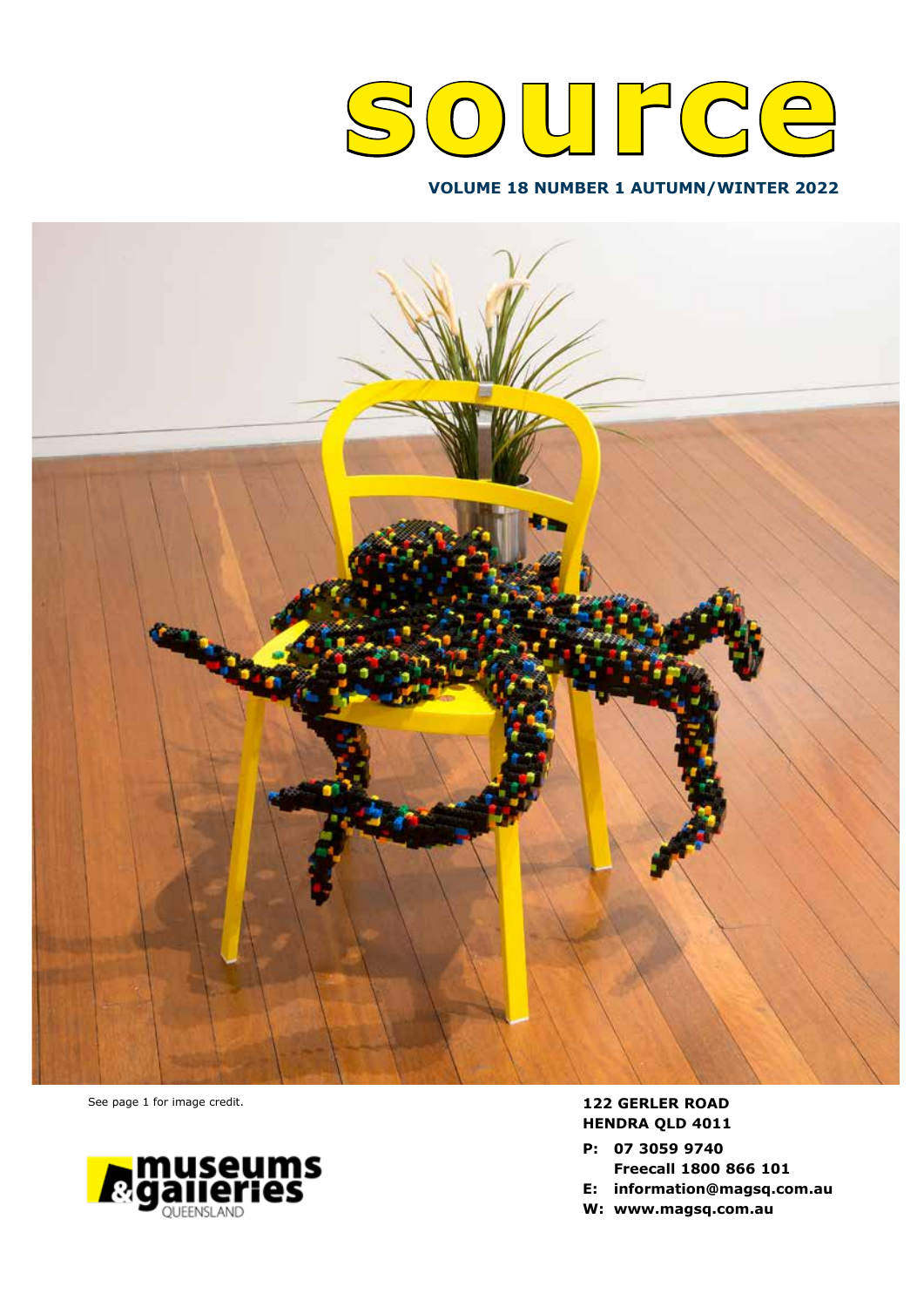**We acknowledge the Traditional Owners of the land on which we work and live, and recognise their continuing connection to land, water and community. We pay respect to Elders past, present and emerging.**

## **IN THIS ISSUE**

## **Nominations now open for the 2022 Gallery and Museum Achievement Awards (GAMAA).**

**Details on page 2.**

## **WOULD YOU LIKE TO MAKE A DONATION**

## **TO ASSIST US IN SUPPORTING QUEENSLAND'S MUSEUMS AND GALLERIES?**

The Museum and Gallery Services Queensland Donation Account is a tax deductible fund listed on the Register of Cultural Organisations under Subdivision 30-B of the Income Tax Assessment Act 1997. Donations of \$2.00 or more are tax deductible.

## **YOU CAN DONATE VIA MUSEUMS & GALLERIES QUEENSLAND'S WEBSITE Go to www.magsq.com.au**

Or you can complete this payment slip and forward to M&G QLD to advise us of your direct deposit.

I wish to donate \$ to the Museum and Gallery Services Queensland Donation Account.

| Name:    |        |  |
|----------|--------|--|
| Address: |        |  |
| Phone:   | Email: |  |

Direct Deposit: BSB 514-179 Account Number 1603450 Account: Museum and Gallery Services Queensland Donation Account (Please complete this payment slip and forward to M&G QLD to advise us of the direct deposit.)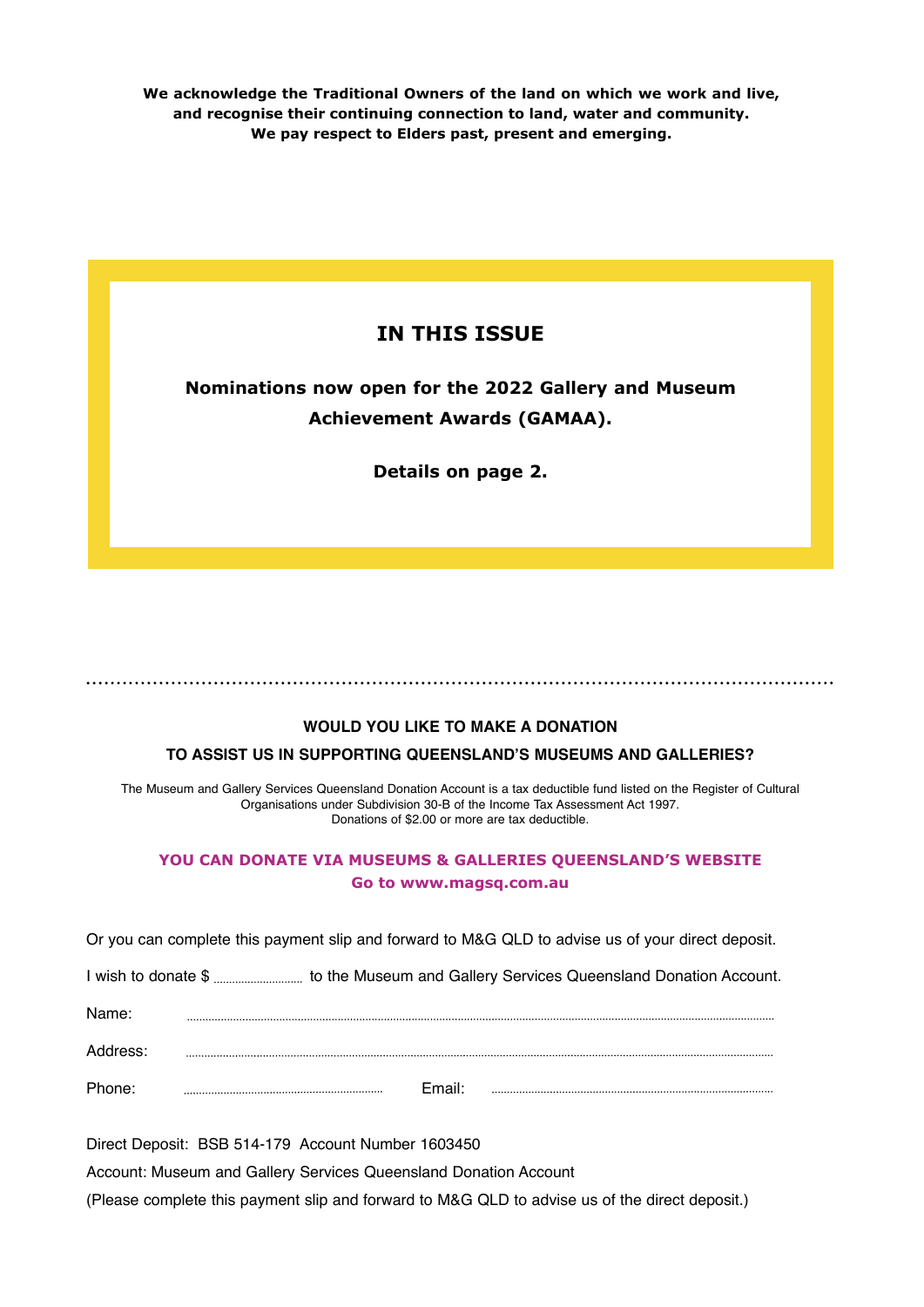## **SOUICE : [page 1]**

## **calendar :**

## ■ Touring Exhibitions | M&G QLD

Due to the impacts of COVID-19 nation-wide, the following dates and venues may change. Please check the M&G QLD website (www.magsq.com. au) for itinerary updates.

■ Artistic Endeavour: Contemporary botanical *artists' response to the legacy of Banks, Solander and Parkinson*  Hawkesbury Regional Gallery, NSW 10 June – 31 July 2022 Mundubbera Regional Art Gallery, QLD 5 August – 24 September 2022 Gympie Regional Gallery, QLD 5 October – 26 November 2022

■ Legacy: Reflections on Mabo State Library of Queensland, QLD 28 May – 9 October 2022

■ *long water: fibre stories* Charles Darwin University Art Gallery, Brinkin, NT 23 March – 9 July 2022 Museum of Art and Culture Lake Macquarie, NSW 24 September – 11 December 2022

■ *Paint the Town* Tableland Regional Gallery, QLD 24 May – 9 July 2022 Banana Shire Regional Art Gallery, Biloela, QLD 18 July – 2 September 2022 Emu Park Art Gallery, QLD 9 September – 13 November 2022

Front cover: **Claire Healy & Sean Cordeiro,** *Downstairs Dining Room – Octopus,* **2014. Lego, IKEA chair and plant with hanger, 96 × 100 × 72 cm. Photograph by Ivan Bulijan. Image courtesy of the artists and Roslyn Oxley9 Gallery. From M&G QLD's** *Safe Space contemporary sculpture* **exhibition which toured nationally from December 2018 to January 2022. The final exhibition venue was The University of Sunshine Coast Art Gallery, QLD.**

■ *Pattern & Print: Easton Pearson Archive* Tweed Regional Gallery & Margaret Olley Art Centre, NSW 29 April – 10 July 2022 Cairns Art Gallery, QLD 7 October – 4 December 2022

■ *ZOONOSES* Gympie Regional Gallery, QLD 19 May – 7 July 2022 Coalface Art Gallery, Moranbah, QLD 8 August – 23 September 2022

#### ■ **Training and Professional Development | Sector Development Events | M&G QLD**

#### n **SAVE THE DATE: Small Museums Conference 2022** Where: Redland Museum

When: Friday 7 - Sunday 9 October 2022 Theme: 'Making My Museum Memorable'.

Tickets and program will be available in the coming months. For more information: https://www.redlandmuseum.org.au/aboutus/golden\_jubilee/making-my-museummemorable/



**Small Museums Conference 2014. Courtesy Redland Museum, QLD.**

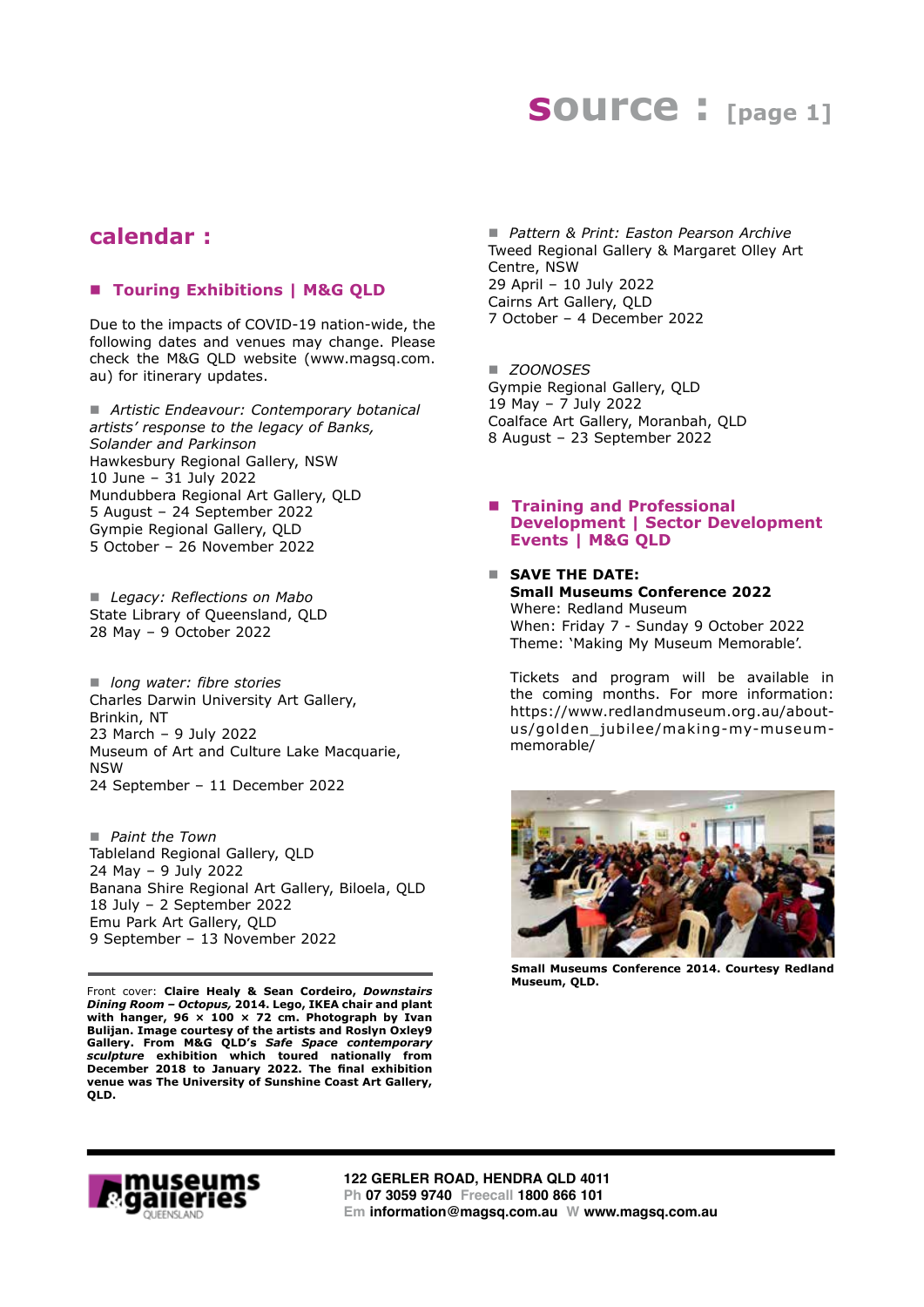## **about us :**

## n **M&G QLD Staff Changes**

- At the end of March 2022, M&G QLD Exhibition Program Officer, Prue McComish, resigned to take up a new position. Prue commenced as Exhibition Program Officer in early 2021 when Rachael De Groot took parental leave. We miss Prue and thank her for her wonderful contribution to M&G QLD and wish her every success.
- $\blacksquare$  We have been delighted to welcome Rachael back to the Exhibition Program Officer position, working Mondays, Wednesdays and Fridays.
- M&G QLD's Information Officer, Heather Moore, finished in the role on 10 June 2022. Heather has been filling the Information Officer role during Melissa Fletcher's period of parental leave. Heather is now working parttime at Eumundi Museum and will also be resuming her studies. We thank Heather for the great job she has done in the time she has been with us.
- $\blacksquare$  Melissa will not be returning to the Information Officer position, and we would like to take this opportunity to warmly acknowledge the value that she has brought to the Company over the past five years. We wish Melissa and her family every happiness for the future.
- M&G QLD has recently recruited a new Information Officer. Grace Law commenced on 14 June and we welcome her to our Staff. Grace has a Bachelor of Arts degree with a major in A r c h a e o l o g y, and is currently enrolled in a Master of Museum Studies.



## **sector development :**

## ■ Nominations are open for the 2022 **Gallery and Museum Achievement Awards (GAMAA)**

**Nominations close 5:00 pm on 17 August 2022.**

Nominations are now open for the 2022 GAMAA, and will close at 5:00 pm on Wednesday, 17 August 2022.

There are three Organisation categories you can choose from to best match your activity:

- **Projects**
- Engagement
- **Sustainability**

The two Individual categories are:

- Individuals: Paid Staff
- Individuals: Volunteer Staff

Nomination forms can be downloaded from the M&G QLD website as a 'fillable' PDF, or in Word format, at https://magsq.com.au/gallery-andmuseum-achievement-awards/

We strongly encourage you to think about nominating your great initiatives and projects, and your outstanding volunteers and/or paid staff.

Nominated activities must have been completed, or have reached an identifiable or significant milestone, between 1 January 2021 and 31 March 2022.

Remember that Individuals cannot nominate themselves, so if you know someone worthy, give them the recognition they deserve.

If you are thinking of nominating or have any questions about the 2022 GAMAA, please contact M&G QLD on P: 07 3059 9740 or freecall 1800 866 101, E: information@magsq.com.au

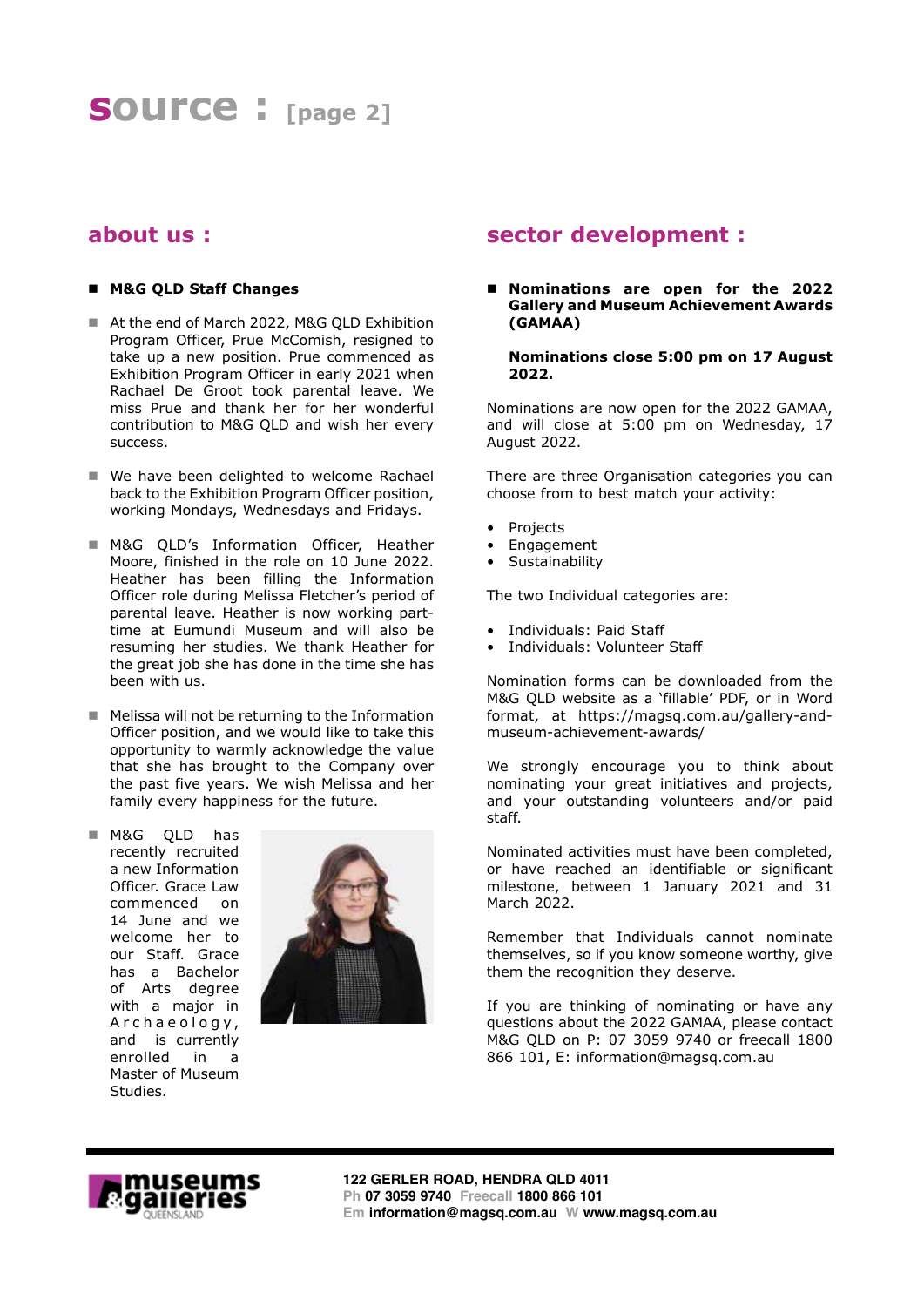# **source : [page 3]**

## ■ Visits to Museums and Galleries in **Queensland by M&G QLD Staff**

M&G QLD Staff visited the following museums, galleries and cultural venues in Queensland from January to May 2022:

- Viewed the exhibition, *The Days Run Away*, by Ian Friend at Jan Manton Gallery, Newstead, Brisbane.
- Attended public programs for *Safe Space contemporary sculpture* exhibition at the University of the Sunshine Coast Art Gallery, Sippy Downs.
- Viewed *The Art of Making: art in public spaces* at Caloundra Regional Gallery.
- Visited Agnes Water Museum.
- Attended opening of the *Ways of Being* exhibition by Natalie Lavelle at Jan Manton Gallery, Newstead, Brisbane.
- Attended opening of the exhibitions, *CON OJOS Y DIENTES (With Eyes and Teeth)* by Paula Quintela and *OF SCALE AND INTRIGUE* by Catherine Large at artisan, Bowen Hills, Brisbane.
- Attended panel talk for International Women's Day and viewed *Barbara Cleveland: Thinking Business* exhibition at Pine Rivers Art Gallery.
- Attended the opening of the exhibition, *HARDWIRED*, works by Laurie Nilsen, Lin Onus and Vincent Serico at FireWorks Gallery, Bowen Hills, Brisbane.
- Attended the opening of the exhibition, *Intimate Dialogues* by Judith Wright at Jan Manton Gallery, Newstead, Brisbane.
- Toured the Rockhampton Museum of Art.
- Attended the opening of Adrian Charles Smith's exhibition, *DIS/CONNECTED*, at OuterSpace Gallery, Fortitude Valley, Brisbane.
- Visited the Institute of Modern Art exhibition, *This language that is every stone*, Fortitude Valley, Brisbane.
- Attended the opening of Sam Tupou's Low *Resolution Dreamz* exhibition at Onespace Gallery, West End, Brisbane.
- Visited The Condensery Somerset Regional Art Gallery, Toogoolawah.
- Visited with Telstra Museum staff, Brisbane.
- Visited Gympie Regional Gallery.
- $\blacksquare$  Toured the Commissariat Store Museum, Brisbane.
- Visited HOTA Home of the Arts, Gold Coast.

## **exhibition touring and development program :**

■ M&G QLD successful application to **Visions of Australia for its national touring exhibition,** *Three Echoes – Western Desert Art*

M&G QLD has been awarded funding from the Australian Government's Visions of Australia program to tour *Three Echoes – Western Desert Art* nationally from September 2022 to February 2026.

This exciting new touring initiative showcases exquisite Aboriginal art spanning the first 30 years of the Western Desert art movement, curated by Djon Mundine OAM.

Drawn from the private collection of Karin Schack and Andrew Arnott, the exhibition features 81 works by 57 acclaimed artists heralding from Ikuntji (Haasts Bluff), Papunya and Utopia Aboriginal communities in the western desert regions of the Northern Territory.

*Three Echoes* is based upon the poetic notion of echoes – how metaphorically and metaphonically we can echo a thought, a sentiment or a consciousness. In the 1970s Aboriginal people from the desert began talking to the world through art, transferring their creation stories of the land and people to canvas. Now in the 2020s, this foundational echo is going back and forth. No longer a one-sided, outward calling,

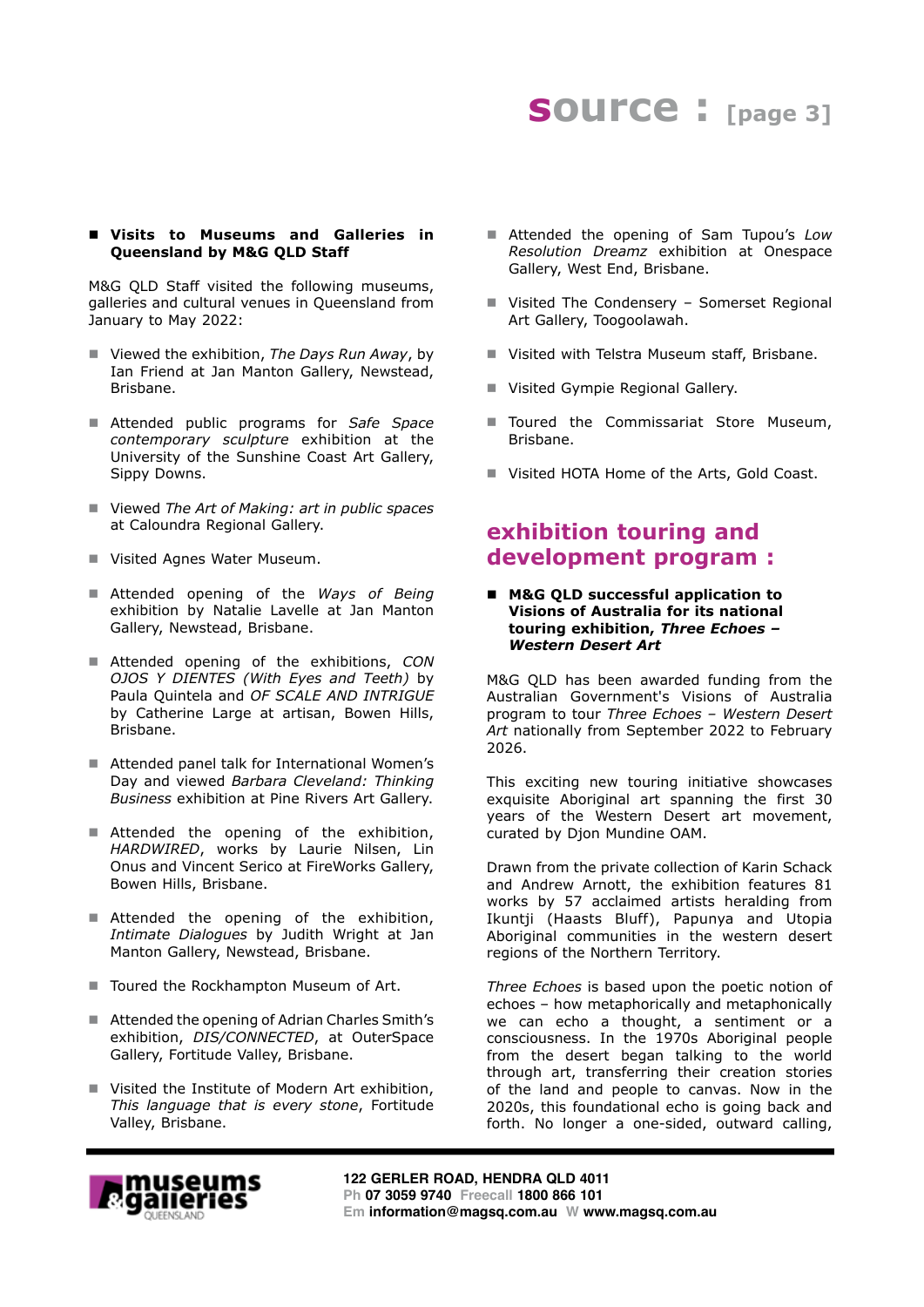it reverberates multi-dimensionally within wider Australian and global communities.

More details will be available on the M&G QLD website in coming months.

■ *Safe Safe contemporary sculpture* **exhibition concludes its national tour at University of the Sunshine Coast (USC) Art Gallery**



**Participants activating** *Safe Space* **artist David Cross's work,** *Red Stroll***, at the final venue of the tour, The University of the Sunshine Coast Art Gallery. Photo: Andrea Higgins, M&G QLD.**

M&G QLD Exhibition Program Officers, Andrea Higgins and Prue McComish, travelled to the USC Art Gallery to attend the last day of the *Safe Space contemporary sculpture* exhibition and public programs, and to complete final condition reporting and assist with the packing of artworks.

On 15 January 2022, USC Art Gallery Director Megan Williams and her team hosted an engaging *Safe Space* panel talk with the exhibition's Curator, Christine Morrow and exhibition artists David Cross, Claire Healey and Sean Corderio. The panel gave gallery visitors insights into their experiences regarding touring artworks in the era of COVID and how their own creative practices have responded to the new stresses and demands of the pandemic.

Afterwards, the audience was invited to participate in a performance activating David Cross's *Red Stroll* artwork. The performance is a collaboration between two participants who insert themselves into inflatable transparent plastic structures or pods. One of the forms contains a red internal lining and it is this pod that takes the lead, with the second participant following closely. Half way through the performance journey the two participants swap pods, reversing the process and requiring the follower to now become the leader.

A big final day for the *Safe Space* exhibition finished with an artist dinner, giving the exhibition artists and M&G QLD Staff the opportunity to relax and swap *Safe Space* touring stories. A special thank you to Megan and her professional USC Art Gallery team for their hospitality and exceptional support.

## ■ Visit to UAP *The Art of Making* exhibition **at Caloundra Regional Gallery**

M&G QLD Exhibition Program Officers, Andrea Higgins and Prue McComish, visited Caloundra Regional Gallery on 16 January 2022. On display was *The Art of Making: art in public spaces*, an exhibition that celebrates Urban Art Projects' (UAP) 25 years of creating and advocating for art in public spaces around the globe. Featured in the exhibition were drawings, designs and maquettes to sculptures and surveys of largescale installations, and included inspiring works by Judy Watson and Emily Floyd.

#### ■ *Paint the Town* commences its **Queensland tour in Cairns**

*Paint the Town*, the touring exhibition of the 2021 Queensland Regional Art Awards, is an initiative of Flying Arts Alliance in partnership with M&G QLD. It coincides with Flying Arts Alliance celebrating 50 years of delivering visual arts projects and services to regional and remote Queensland.

The show was delivered to The Court House in Cairns for its first public display from 18 February

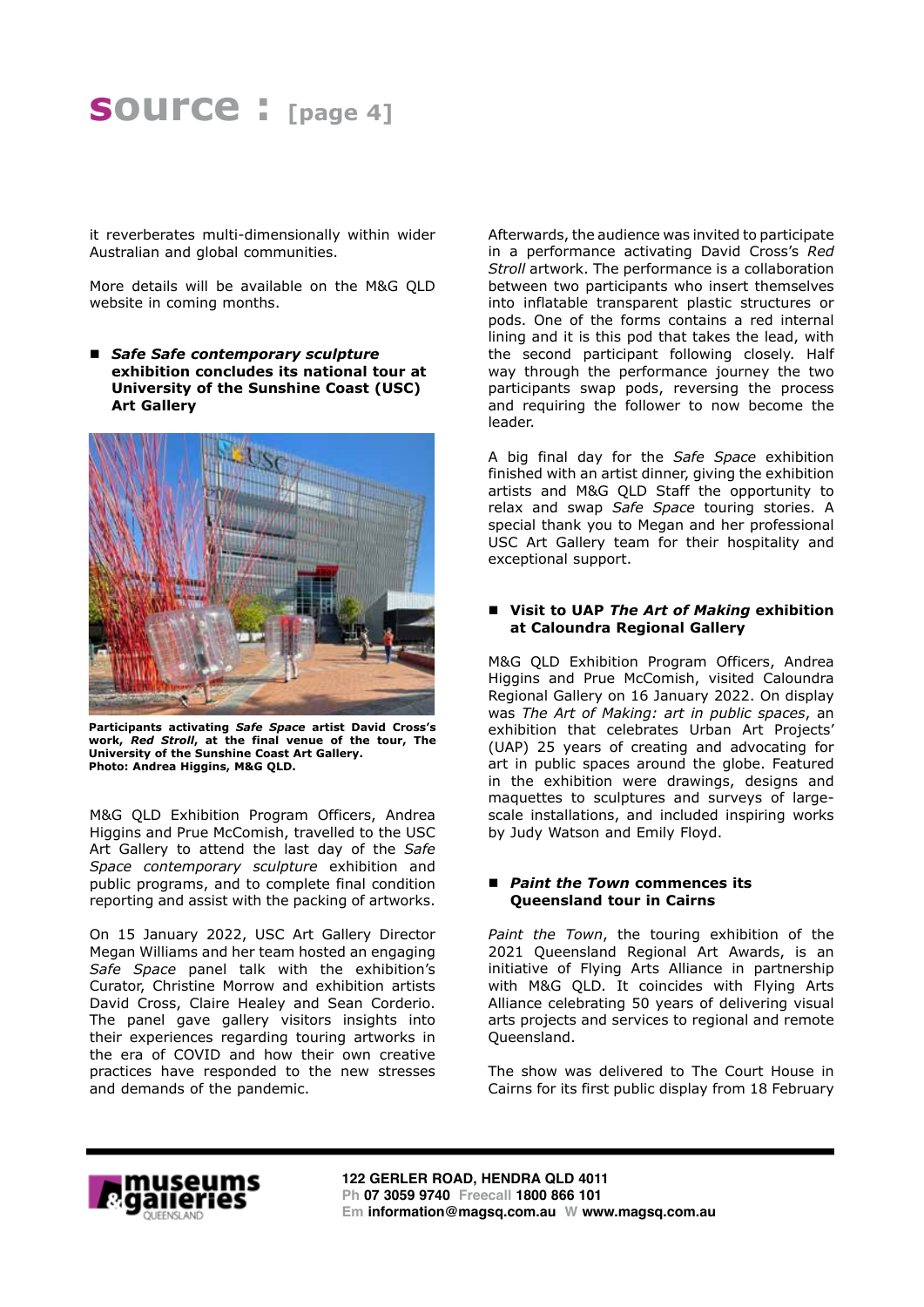# **source : [page 5]**

to 23 April 2022. For other Queensland venues and dates, please visit https://magsq.com.au/ touring-exhibitions/paint-the-town/

Paint the Town*, touring exhibition of the 2021 Queensland Regional Art Awards, is an initiative of Flying Arts Alliance in partnership with Museums & Galleries Queensland. This project is supported by the Queensland Government through Arts Queensland; and proudly sponsored by Holding Redlich.*

## ■ *ZOONOSES* commenced its national tour **in Gympie**



**Installation view of Dr Nicola Hooper's exhibition**  *ZOONOSES* **at Gympie Regional Gallery, QLD. Photo: Dr Nicola Hooper.**

The exhibition *ZOONOSES* explores how we perceive certain animals in the context of fear and disease. The works are created using handcoloured stone lithography including artist books, prints, wallpapers and an animation.

Through drawing and lithography, artist Dr Nicola Hooper uses fairy-tale iconology and rhymes to explore concepts surrounding zoonoses (animal diseases that can infect humans).

*ZOONOSES* launched at Gympie Regional Gallery on 20 May 2022. For details on the national tour, please visit https://magsq.com.au/touringexhibitions/zoonoses/

ZOONOSES *is a touring exhibition of works by Dr Nicola Hooper presented by Logan Art Gallery, Logan City Council, in partnership with Museums & Galleries* 

*Queensland. This project has been assisted by the Australian Government's Visions of Australia program, and is supported by the Queensland Government through Arts Queensland, part of the Department of Communities, Housing and Digital Economy. Proudly sponsored by Haymes Paint.*

## **training and professional development program :**

#### ■ Standards Review Program 2021

Field Visits for the 2021 Standards Review Program took place in Rockhampton and Yeppoon from 28–30 March 2022. These visit dates had been moved a number of times in 2021 due to COVID-related changes and postponements.

The participating organisations are:

- Archer Park Railway Museum, Rockhampton;
- Country Hospital Museum, Rockhampton;
- Capricorn Coast Historical Society, Yeppoon.

The Field Visits were productive and gave both the organisations and the Reviewers a chance to reflect and refresh on identified areas for focus



**Standards Reviewer Jim McCann at Country Hospital Museum, 2022.**



**122 GERLER ROAD, HENDRA QLD 4011 Ph 07 3059 9740 Freecall 1800 866 101 Em information@magsq.com.au W www.magsq.com.au**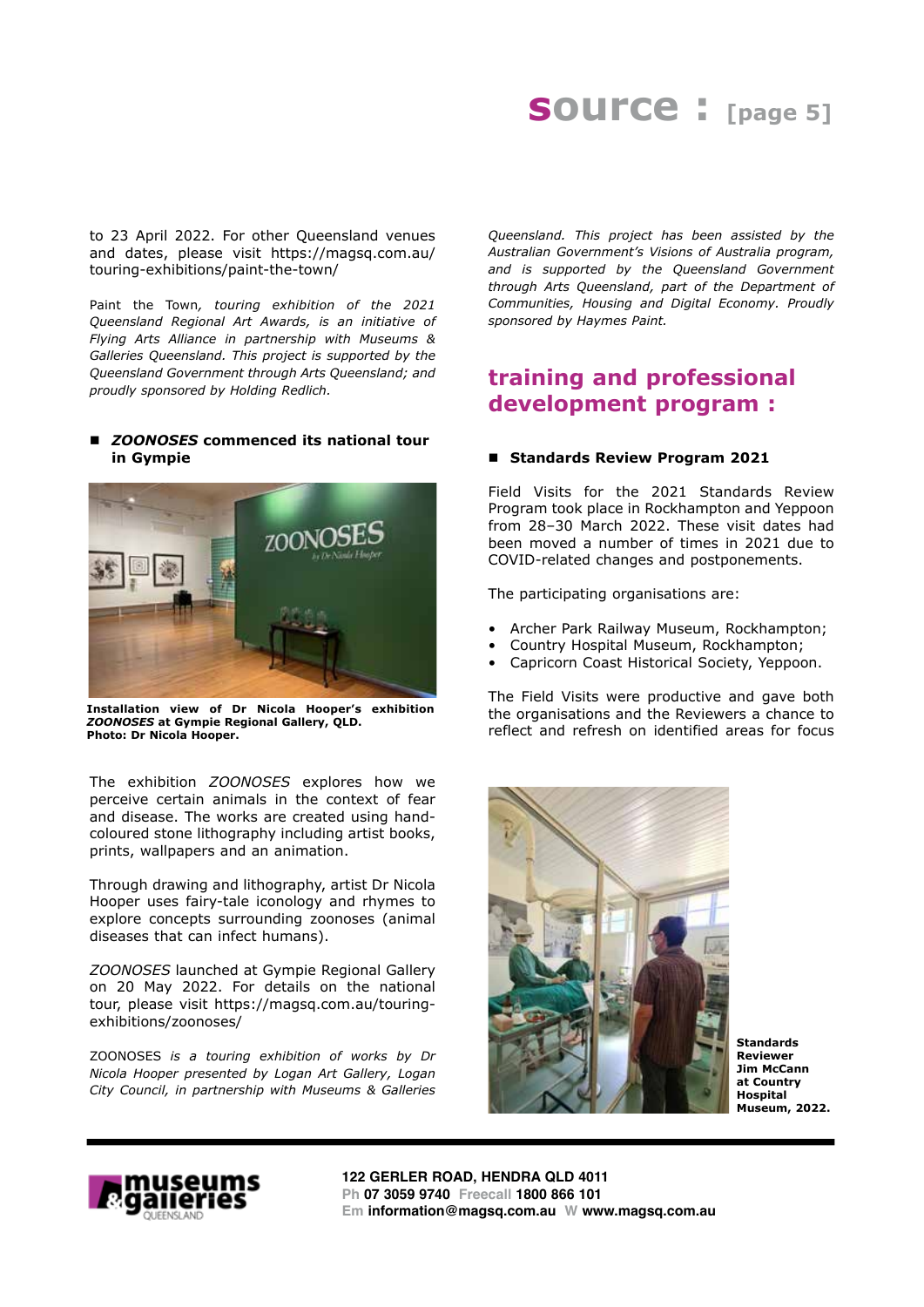and improvement. This work is continued at the On-Site Reviews from 30 May to 1 June 2022.

## ■ Standards Review Program 2022

Committing to the year-long Standards Review Program requires significant dedication from participant organisations. M&G QLD is pleased to welcome five museums and galleries from Scenic Rim and Lockyer Valley to this year's Program.

The participating organisations are:

Scenic Rim area:

- Beaudesert Historical Museum, Beaudesert;
- Canungra and District Historical Association, Canungra:
- Templin Museum, Boonah.

Lockyer Valley area:

- Lockyer Valley Art Gallery, Gatton;
- Queensland Transport Museum, Gatton.

The participating organisations are currently working through a series of activities including the Self Review Survey, comparing their practice to benchmarks in the three core areas of the *National Standards for Australian Museums and Galleries*: Managing the Museum, Involving People and Developing a Significant Collection.

For more information about the Standards Review Program, go to https://magsq.com.au/standardsreview-program



**Beaudesert Museum. Photo courtesy of Scenic Rim Regional Council.**

## **PAST EVENTS**

## ■ Webinar – Programming in Museums, **Sunshine Coast Council**

M&G QLD's Training and Professional Development Manager, Tara Callaghan, worked with the Sunshine Coast Council Heritage team to deliver a webinar for volunteer-run museums on 22 March 2022. 21 individuals representing a variety of organisations participated in the informative webinar and learnt about programming in museums, planning a program, implementation and marketing.

## ■ Telstra Museum Presentation and Visit

M&G QLD's Training and Professional Development Manager, Tara Callaghan, delivered a presentation on 4 May 2022 at the Telstra Museum, Clayfield, QLD. The presentation involved information and discussion about visitor experience, tours, interpretation and forward planning. The Museum's volunteers engaged in this interactive conversation and started to plan for new ways to engage with their visitors.

For more information regarding on-demand training opportunities, email events@magsq.com. au

## **sector news :**

## n **Natural Disaster Response**

M&G QLD worked with various industry stakeholders to provide a coordinated response to support museums and galleries impacted by the recent floods in South East Queensland. In particular, we extend our thanks and appreciation to the Queensland Museum Network's Museum Development Officers; Queensland-based Australian Institute for the Conservation of Cultural Material conservators; and to International Art Services.

We also acknowledge those who generously donated to M&G QLD's Disaster Fund to support the recovery of impacted organisations.

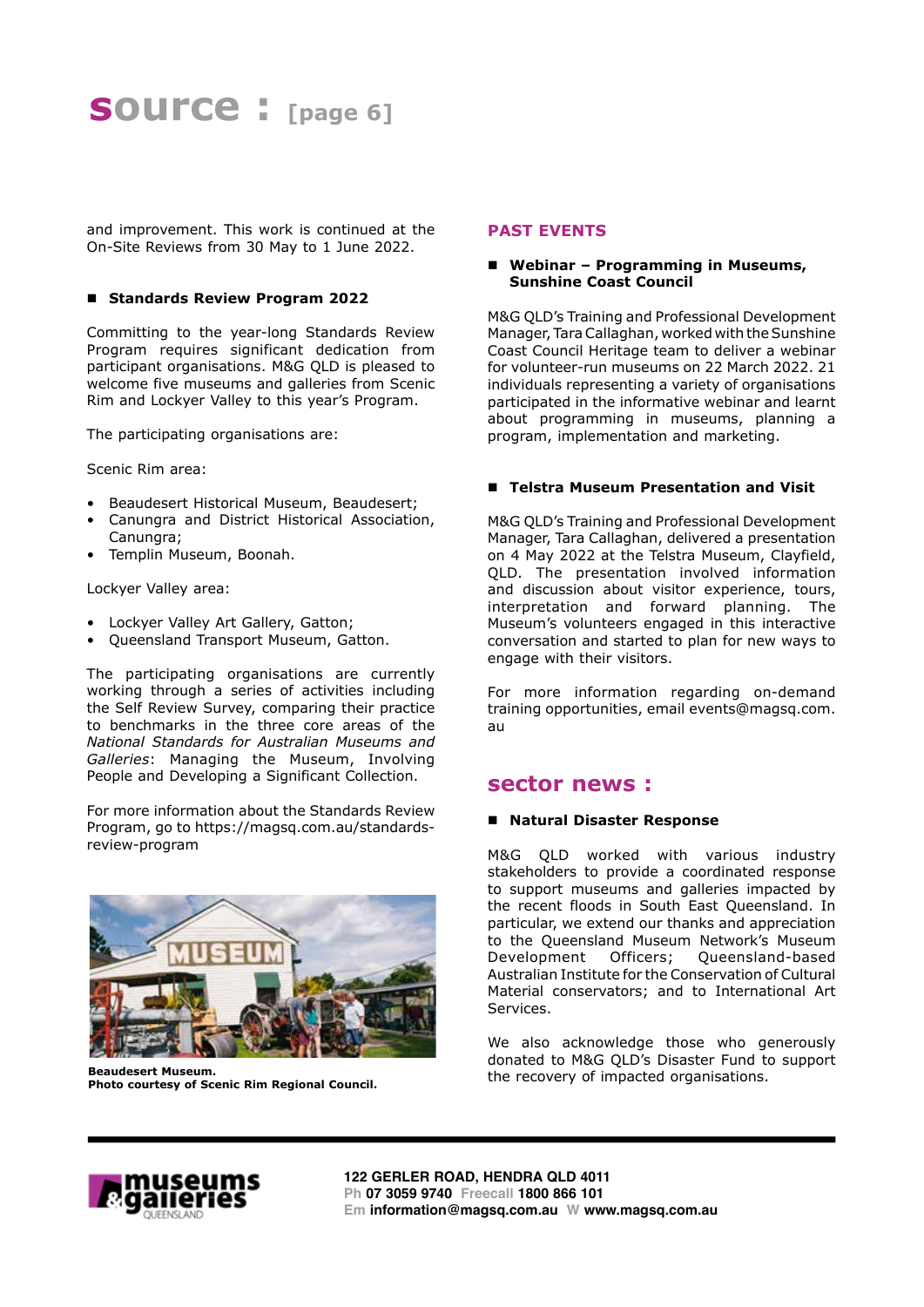# **source : [page 7]**



**Successful Queensland CHART recipient, Pormpuraaw Art & Cultural Centre. Artists: Christine Yantumba and Mylene Holroyd. Image supplied.**

#### n **CHART Grant Program**

The \$3 million Culture, Heritage and Arts Regional Tourism (CHART) grants program assisted community arts, heritage and cultural organisations in regional Australia to recover from the impacts of COVID-19. Applicants were able to apply for up to \$3,000.

The Australian Museums and Galleries Association (AMaGA) administered the CHART program on behalf of the Australian Government. M&G QLD's Training and Professional Development Staff were the Regional Coordinators for the Queensland element of the CHART program and assisted with application submissions and interstate assessments.

Applications closed on 29 April 2022. Over the course of the program, a total of 120 Queensland organisations have received CHART funding. Congratulations to all successful applicants.

For a full list of successful applicants visit: https://www.amaga.org.au/chart

#### n **Vale Robyn Daw**

In January of this year, the Staff and Board of M&G QLD were deeply saddened by the passing of Robyn Daw, Creative Industries Program Leader at Logan City Council. We have worked closely with Robyn over many years, most notably in a partnership with Logan Art Gallery



| Logan City Council to develop and present the touring exhibition, *Safe Space contemporary sculpture*, 2018–2022. M&G QLD Staff were also working with Robyn and her team in developing an upcoming touring exhibition, *ZOONOSES,* by Logan-based artist Dr Nicola Hooper.

M&G QLD would like to share the following tribute to Robyn by arts writer and editor, Ian Were:

One of many admirable qualities possessed by Robyn Daw was a generosity of spirit, a widely appreciated openness to give professional advice to anyone in the art world. There was also an ability to celebrate the success of others without prejudice. And it is certainly true to say that she had a broad range of rich experiences in the art world to draw upon, as an artist, arts writer, curator, art museum educator, program manager and policy developer.

Robyn had integrity and intelligence and she resisted compromise. You couldn't easily get away with much with Robyn without, rightfully, the validity of what you were saying being questioned. In this way she invited responsibility and conversations were lively and enjoyable.

Robyn's joy and enthusiasm for art and life were infectious, she was witty with a finely tuned sense of humour, she was a thoughtful leader and mentor, and she was elegant and stylish. (As we all noted: alluring jewellery and clothes, especially shoes.)

Many of us within and without the art world admired her for these professional and



**122 GERLER ROAD, HENDRA QLD 4011 Ph 07 3059 9740 Freecall 1800 866 101 Em information@magsq.com.au W www.magsq.com.au**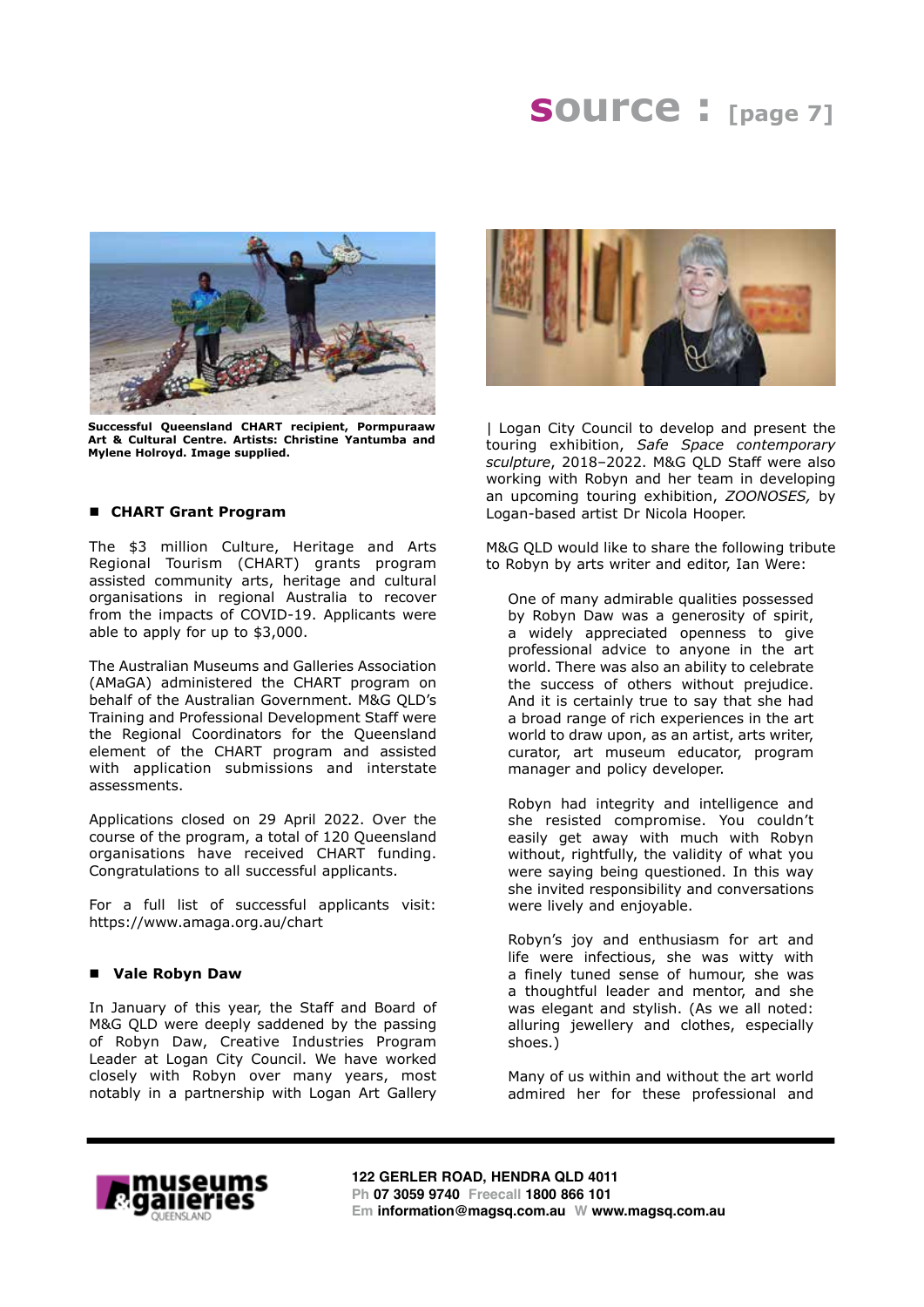# **source : [page 8]**

personal qualities. Women in particular say she gave them confidence when they were beginning in the arts. All of these attributes resulted in a wide circle of professional associates many of whom became close friends. In short, as colleagues have repeated, Robyn was a beautiful person.

We admire her for her exhibition curating in, and prolific writing on art, craft and design — contemporary and historical — and for her leadership roles at Craft Australia and Craft Queensland (now Artisan), and more recently at Arts Queensland (for five years).

For the last decade Robyn was Creative Industries Program Leader at Logan City Council, where she worked to invigorate cultural engagement and development in that community.

Previously, for a collective period of 10 years, Robyn worked in public programming and education at the National Gallery of Australia, QUT Art Museum and Queensland Art Gallery.

A strong interest in the art and culture of textiles led her to work as a weaver at the Australian Tapestry Workshop in Melbourne (city of her birth) from 1986 to '89, followed by a French government scholarship to research textiles in France. In 2001 she curated the much respected 'Material Witness: 15th Tamworth Fibre Textile Biennial' for the Tamworth City Gallery. A large tapestry by her, *Speed* 2001, is held in the collection of Ararat Gallery/Textile Art Museum Australia.

While Robyn believed in the power of art for a better life, more broadly she was passionate about people, her garden, music and good food  $-$  the latter often supplied by her long-time partner and artist, Ian Friend.

It was with Ian that 'ArtBunker' was formed in 2006 and, working collaboratively, a range of projects were produced including

a QUT billboard project, *When I leave the clouds*, and together with UK group Original Field of Architecture, ArtBunker's *Note to Architect* was a finalist in Australian Tapestry Workshop's 'Tapestry Design Prize for Architects 2021'.

Robyn's legacy to arts and culture in Australia lives on.

Robyn Daw is survived by her partner Ian Friend and their son Dexter Daw Friend.

*Ian Were, Brisbane, January 2022*

#### ■ Ingham Family History Association Inc. **wins a Hinchinbrook Shire 2022 Australia Day Award**

In January 2022, Hinchinbrook Shire congratulated its Australia Day Award nominees for 2022 who have made an outstanding contribution to the community, and for their exceptional achievement in a variety of areas.

This included the Ingham Family History Association Inc. who received the Community Event of the Year Award for their exhibition, *Re-Discovering Buk Ti: Chinese Settlers in the Lower Herbert Valley*.

In June 2021, the Ingham Family History Association Inc. provided this display at the TYTO Regional Art Gallery showcasing the early Chinese settlers to the Herbert River Valley and the impact they had on the community through business and farming. The highlight of the display was the recreation of the Buk Ti Temple which was located in Halifax. Over 1,100 people attended the exhibition opening which was also livestreamed and has recorded over 6,000 views to date.

This project, in partnership with Sandi Robb, History and Heritage Consultant, had also won a M&G QLD 2021 Gallery and Museum Achievement Award in the category of Organisations: Volunteer Run – Projects.

The exhibition was on display at the Cairns Museum from February to May 2022.

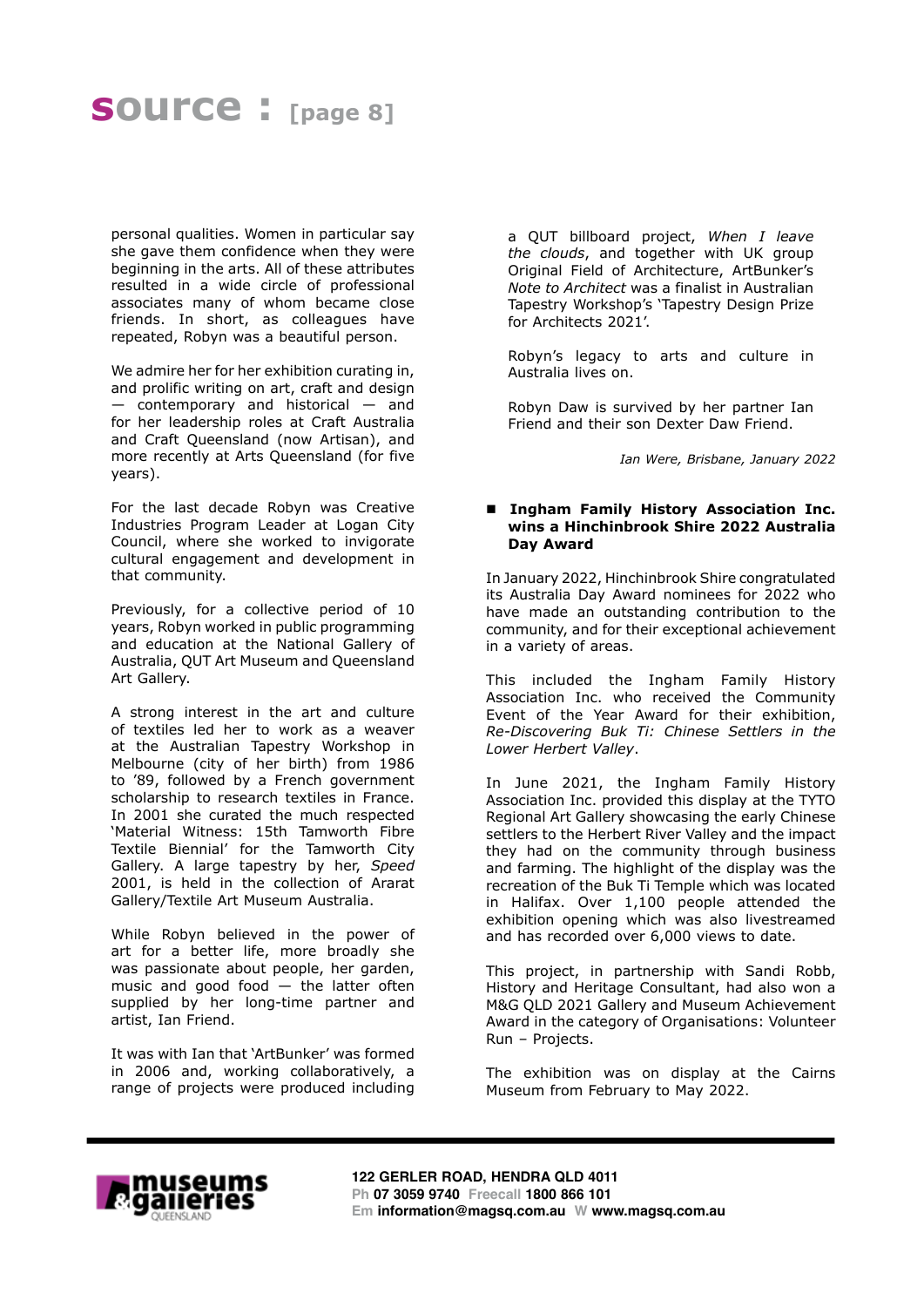# **source : [page 9]**

## ■ Queensland Greats Awards

Queensland Museum Network (QMN) has been presented with a Queensland Greats Award for their work as a Queensland storyteller. The award citation acknowledged the museums' scientists and curators who collect, preserve and share the natural and cultural history stories of the state and contribute to the knowledge economy through ground-breaking research and discovery.

Since 1862, QMN has also brought the world to Queensland through award-winning exhibitions, public programs and major events such as World Science Festival Brisbane. Its statewide network, outreach programs and digital platform break down barriers and connect communities, fostering a society inspired by knowledge and equipped to make informed decisions for the future.

Queensland artist Mirdidingkingathi Juwarnda Sally Gabori (circa 1924–2015) was also recognised with an Award. She was born on Bentinck Island in the Gulf of Carpentaria off the coast of far north Queensland, and was a celebrated contemporary Queensland Indigenous artist who made a significant international impact in the art world.

## ■ New appointments/staff changes

- In March 2022, Dr Campbell Gray retired after an 11-year tenure as Director of The University of Queensland Art Museum, following a career dedicated to art and education. Dr Holly Arden, previously Associate Director, has moved into the role of Interim Director while UQ is undertaking a recruitment process for the Director role.
- $\blacksquare$  Kellee Neville took up the position of Marketing Manager for the Abbey Museum of Art and Arachaeology, and the Abbey Medieval Festival, in March 2022.
- Gladstone Regional Art Gallery & Museum (GRAGM) has announced that Claire Robinson has been appointed as Curator. Claire has been the Exhibitions and Education Officer at GRAGM since 2018.
- Jo-Anne Driessens has joined Arts Law as their Artists in the Black Coordinator. Jo-Anne was raised in Brisbane, Queensland and has been a practicing photographer for 25 years. She has also worked across various arts and community focused roles. Jo-Anne was Assistant Curator on M&G QLD's exhibition, *Saltwater Country* – a partnership with Gold Coast City Art Gallery – which toured nationally and internationally from 2014–2017.
- HOTA Home of the Arts, Gold Coast, has made a number of new appointments in recent months. These include David Don as Exhibitions Projects Manager; Bradley Vincent as Head of Curatorial and Programs; Sam Creyton as Senior Curator; and Carla Spano as Education Coordinator.
- Molly Green, former Public Art Coordinator, Design Brisbane at Brisbane City Council commenced a new position in 2022 as Director of the Tweed Regional Museum, NSW.

## **re : source**

## ■ Discover Oueensland through O-Album

Q-Album is a growing historical collection-sharing platform. Built by Queensland State Archives (QSA) and Gaia Resources, Q-Album brings together QSA's archival collection plus smaller historical collections from around Queensland – from Cooktown to Cunnamulla.

Browse through Q-Album to find stunning images from Queensland's history, compare past and present images of streets and towns using Google Maps, and read the fascinating stories behind the photos!